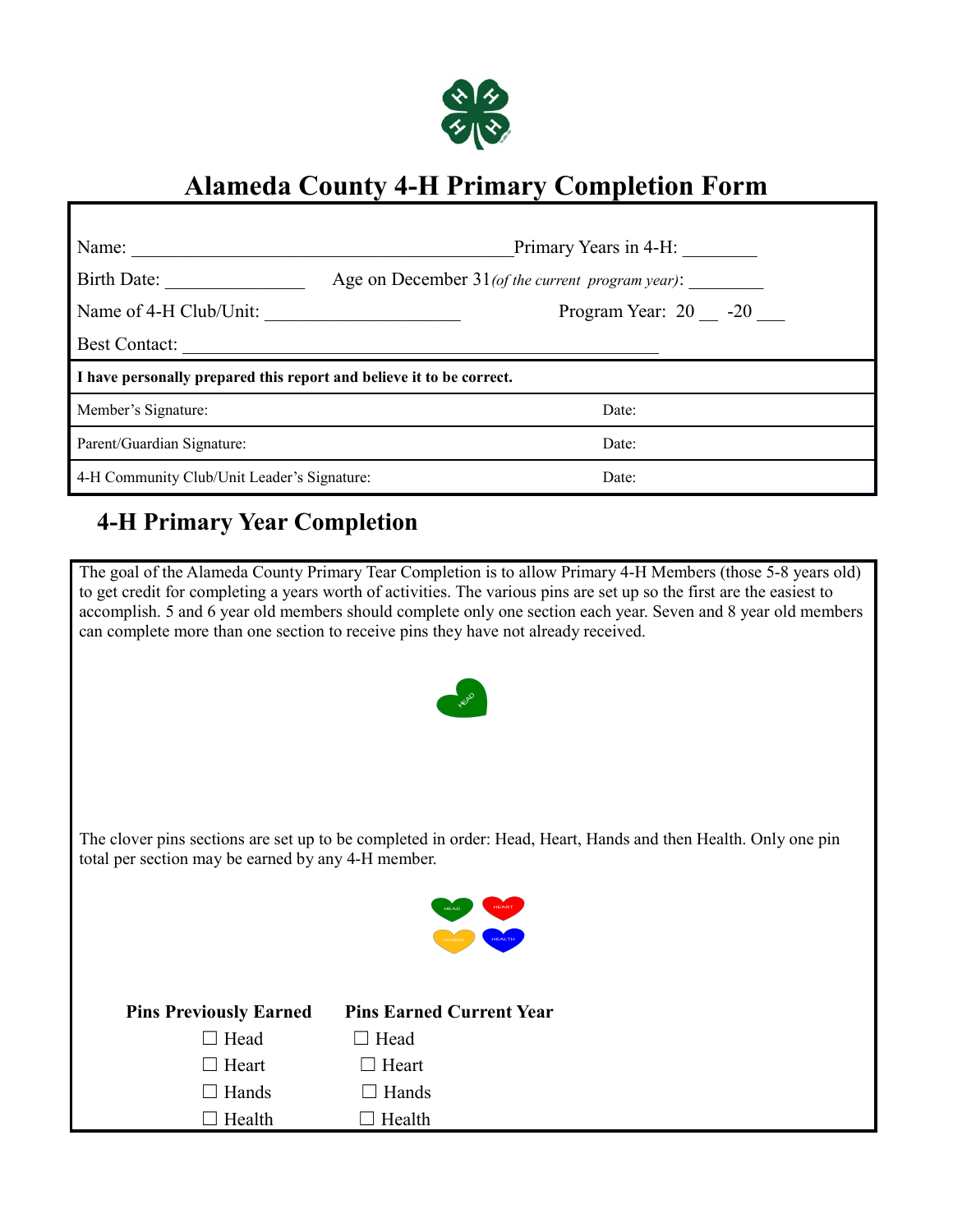|    | Participation<br>4-H Member must be currently enrolled in the 4-H Youth Development Program in good standings. To<br>qualify for a Completion Pin, you must attend a minimum of 80 percent for both the local club community<br>meeting and the project meetings held during the year.                                                                                                                                                            |
|----|---------------------------------------------------------------------------------------------------------------------------------------------------------------------------------------------------------------------------------------------------------------------------------------------------------------------------------------------------------------------------------------------------------------------------------------------------|
| 1. | Head                                                                                                                                                                                                                                                                                                                                                                                                                                              |
|    | $\Box$ Attended 8 of ten Club Meetings during current year.<br>Attended 80% of the following TWO 4-H Projects<br>Public Speaking (Ex.: Led Pledge or Salute at Club Meeting, Participated in Project<br><b>Report at Club Meeting)</b><br>$\Box$ Activity $\Box$ Activity $\Box$                                                                                                                                                                  |
|    | 2.<br><b>Heart</b>                                                                                                                                                                                                                                                                                                                                                                                                                                |
|    | □ Attended 8 of ten Club Meetings during current year.<br>$\Box$ Attended 80% of the following 4-H Project<br>$\Box$ Community Service: Participated in the following TWO Community Service Activities<br>$\Box$ 4-H Letter/Recipe You have an option of doing a 4-H letter to your friend describing what you did in 4-<br>H this year or Making a recipe on how to have a good year in 4-H. Write out here or attach your paper<br>to this form |
|    | 3.<br><b>Hands</b>                                                                                                                                                                                                                                                                                                                                                                                                                                |
|    | $\Box$ Attended 8 of ten Club Meetings during current year.<br>$\Box$ Attended 80% of the following 4-H Project (s)<br>$\Box$<br>$\Box$ . The contribution of the contribution of $\Box$ . The contribution of $\Box$<br>$\Box$ Project Exhibits: Exhibited 4-H Project items at the following non-evaluated shows or events this<br>program year                                                                                                 |
|    | 4-H Events: Attend TWO County, Area or State Events                                                                                                                                                                                                                                                                                                                                                                                               |

**Event \_\_\_\_\_\_\_\_\_\_\_\_\_\_\_\_\_\_\_\_\_\_\_\_\_\_\_\_Location \_\_\_\_\_\_\_\_\_\_\_\_\_\_\_\_\_\_\_\_, Date \_\_\_\_\_\_\_\_**

**\_** 

Event **Location**<br>
Location **Location**, Date **Legacion \_\_\_\_\_\_\_\_\_\_\_\_\_\_\_\_\_\_\_\_\_\_\_\_\_\_\_\_\_\_\_\_\_\_\_\_\_\_\_\_\_\_\_\_\_\_\_\_\_\_\_\_\_\_\_\_\_\_\_\_\_\_\_\_\_\_\_\_\_\_\_\_\_\_\_\_\_\_\_\_\_\_\_\_\_\_\_\_\_\_\_**